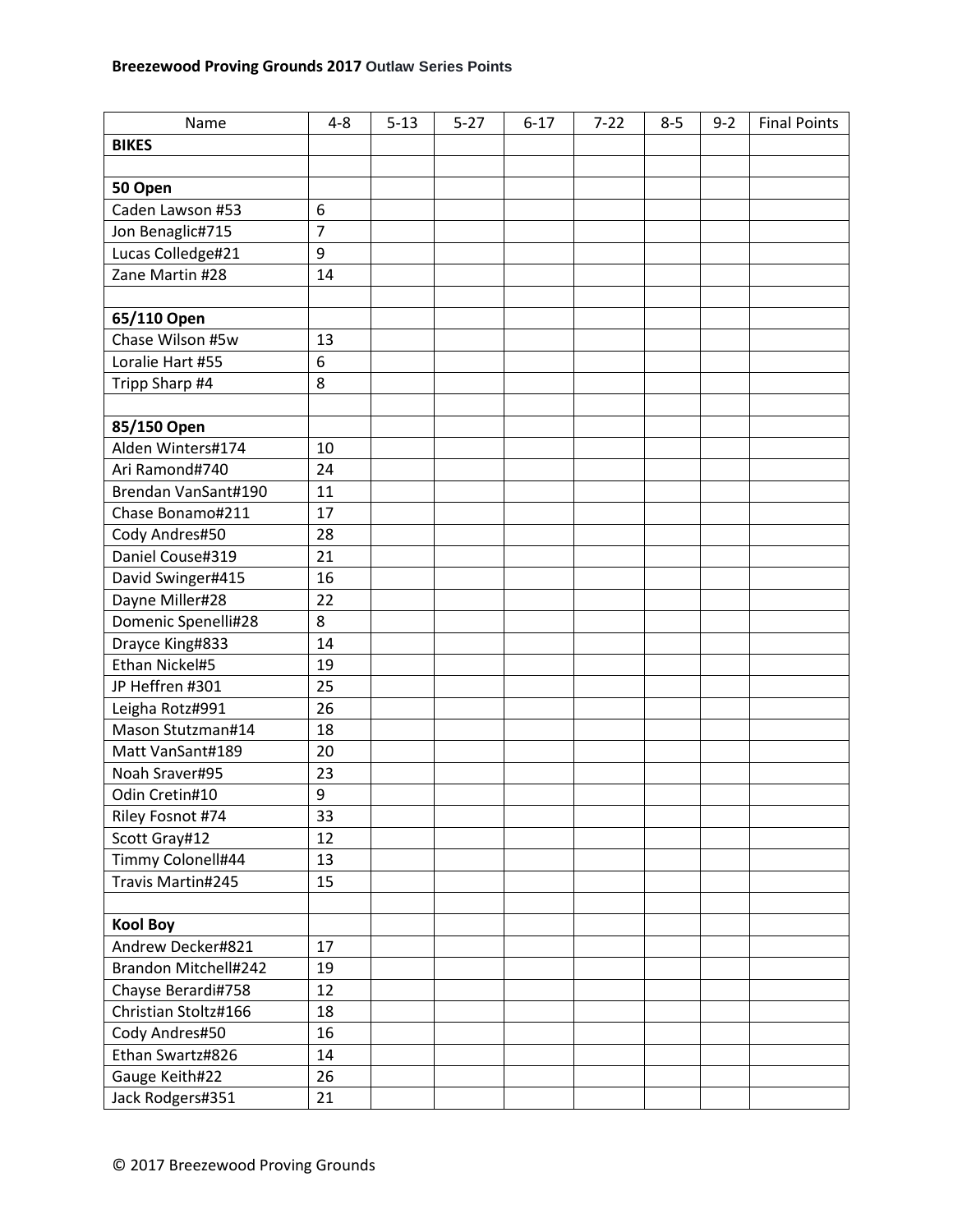## **Breezewood Proving Grounds 2017 Outlaw Series Points**

| Josh Carson#295           | 11               |  |  |  |  |
|---------------------------|------------------|--|--|--|--|
| Levi Lowe#11              | 13               |  |  |  |  |
| Mason Guelich#823         | 15               |  |  |  |  |
| Riley Fosnot#74           | 18               |  |  |  |  |
| Trenton Martin#145        | 19               |  |  |  |  |
| WyattVanladingham#897     | 10               |  |  |  |  |
|                           |                  |  |  |  |  |
|                           |                  |  |  |  |  |
| <b>Old School</b>         |                  |  |  |  |  |
| Brandon Minnich#11        | 18               |  |  |  |  |
| Charles McNeill#x         | $\overline{7}$   |  |  |  |  |
| Cody Andres#50            | 9                |  |  |  |  |
| Dalton Snook#25s          | 8                |  |  |  |  |
| Eddie Byrd#81             | 11               |  |  |  |  |
| Scott Myers#34            | 13               |  |  |  |  |
| Trenton Martin#145        | 10               |  |  |  |  |
|                           |                  |  |  |  |  |
| <b>Women Open</b>         |                  |  |  |  |  |
| Amy Hafer#86              | $\overline{7}$   |  |  |  |  |
| <b>Britnee McMahen#11</b> | 8                |  |  |  |  |
| Cassie Rupp#09            | 9                |  |  |  |  |
| Catherine Couse#222       | 10               |  |  |  |  |
| Grace Payne#9             | 19               |  |  |  |  |
| Kimberly Phomsopha#99     | 6                |  |  |  |  |
| Leigha Rotz#991           | 14               |  |  |  |  |
| Robyn Greer#919           | 11               |  |  |  |  |
| Tiffany Fanala #232       | 12               |  |  |  |  |
|                           |                  |  |  |  |  |
| <b>Open Trophy</b>        |                  |  |  |  |  |
| Cameron Matz #9           | 9 <sup>th</sup>  |  |  |  |  |
| Cameron Phomsopha #113    | 3 <sup>rd</sup>  |  |  |  |  |
| Chance Watro #97          | 2 <sup>nd</sup>  |  |  |  |  |
| Dylan Sharp #311          | 1 <sup>st</sup>  |  |  |  |  |
| Dylon Coon #78            | 5 <sup>th</sup>  |  |  |  |  |
| Hunter Hillyard #8        | 4 <sup>th</sup>  |  |  |  |  |
| Lucas Agee #256           | $13^{th}$        |  |  |  |  |
| Matthew Café #831         | $6^{\text{th}}$  |  |  |  |  |
| Mike Feathers #447        | $10^{\text{th}}$ |  |  |  |  |
| Nathan Rahe #253          | 7 <sup>th</sup>  |  |  |  |  |
| Shane Benitez #556        | 8 <sup>th</sup>  |  |  |  |  |
| Shaun Cram #856           | $12^{th}$        |  |  |  |  |
|                           | $11^{\text{th}}$ |  |  |  |  |
| Tyler Pennington #974     |                  |  |  |  |  |
|                           |                  |  |  |  |  |
|                           |                  |  |  |  |  |
|                           |                  |  |  |  |  |
|                           |                  |  |  |  |  |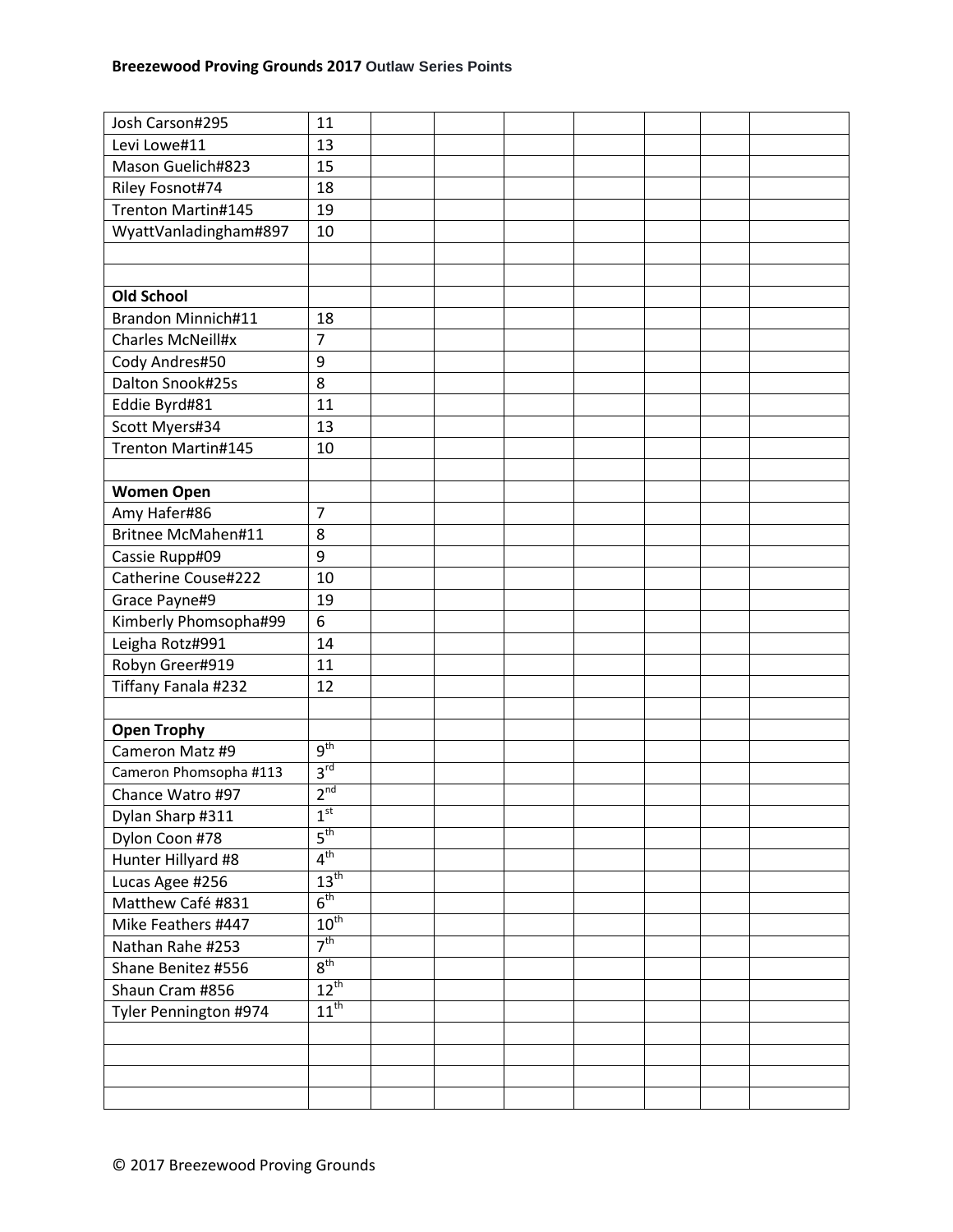| 250 C                        |    |  |  |  |  |
|------------------------------|----|--|--|--|--|
| Austin Monroe #6             | 13 |  |  |  |  |
| Boris Funk#41                | 29 |  |  |  |  |
| Brandon Falls#876            | 23 |  |  |  |  |
| Brandon Ickes#64             | 38 |  |  |  |  |
| Brandon James #432           | 8  |  |  |  |  |
| <b>Braxton Mitchell #242</b> | 34 |  |  |  |  |
| Cadon Winn #22               | 16 |  |  |  |  |
| Cameron Matz #9              | 21 |  |  |  |  |
| Chris West#426               | 11 |  |  |  |  |
| CJ Wilson #222               | 12 |  |  |  |  |
| Cody Etters #119             | 13 |  |  |  |  |
| Colt Shannon #220            | 29 |  |  |  |  |
| Colten Stutzman #45          | 18 |  |  |  |  |
| Damon Strayer#296            | 20 |  |  |  |  |
| Derek Keeseman #26           | 15 |  |  |  |  |
| Dustin Corle #554            | 33 |  |  |  |  |
| Hunter Dyer #288             | 25 |  |  |  |  |
| Jeffrey Bennett #17          | 23 |  |  |  |  |
| Jeremy McCauley #113         | 14 |  |  |  |  |
| Joe Calvert#12               | 27 |  |  |  |  |
| Jordan James#241             | 12 |  |  |  |  |
| Josh David #17               | 21 |  |  |  |  |
| Kalim Snowberger #724        | 19 |  |  |  |  |
| Lance Quick #10              | 22 |  |  |  |  |
| Logan Rummell#133            | 25 |  |  |  |  |
| Lucas Agee #256              | 15 |  |  |  |  |
| Mason Guelich #823           | 17 |  |  |  |  |
| Matt Walker#34               | 30 |  |  |  |  |
| Miles Major#100              | 9  |  |  |  |  |
| Nick Eyer #263               | 28 |  |  |  |  |
| Noah Giles #115              | 17 |  |  |  |  |
| Quinn Cole #1                | 24 |  |  |  |  |
| Robert Morris #158           | 10 |  |  |  |  |
| Ryan Mikulsky #109           | 26 |  |  |  |  |
| Sam Silfies #44              | 14 |  |  |  |  |
| Sam Wilson #31               | 22 |  |  |  |  |
| Shawn Long #26               | 18 |  |  |  |  |
| TJ Rhode #33                 | 26 |  |  |  |  |
| Tommy Riccio #912            | 20 |  |  |  |  |
| Trevor Black #32             | 31 |  |  |  |  |
| Tyler Laughard #418          | 10 |  |  |  |  |
| Tyler Rissinger#13           | 16 |  |  |  |  |
| Wyatt Everhart #510          | 27 |  |  |  |  |
| Zach Burger #316             | 19 |  |  |  |  |
| Zack Cave #33                | 24 |  |  |  |  |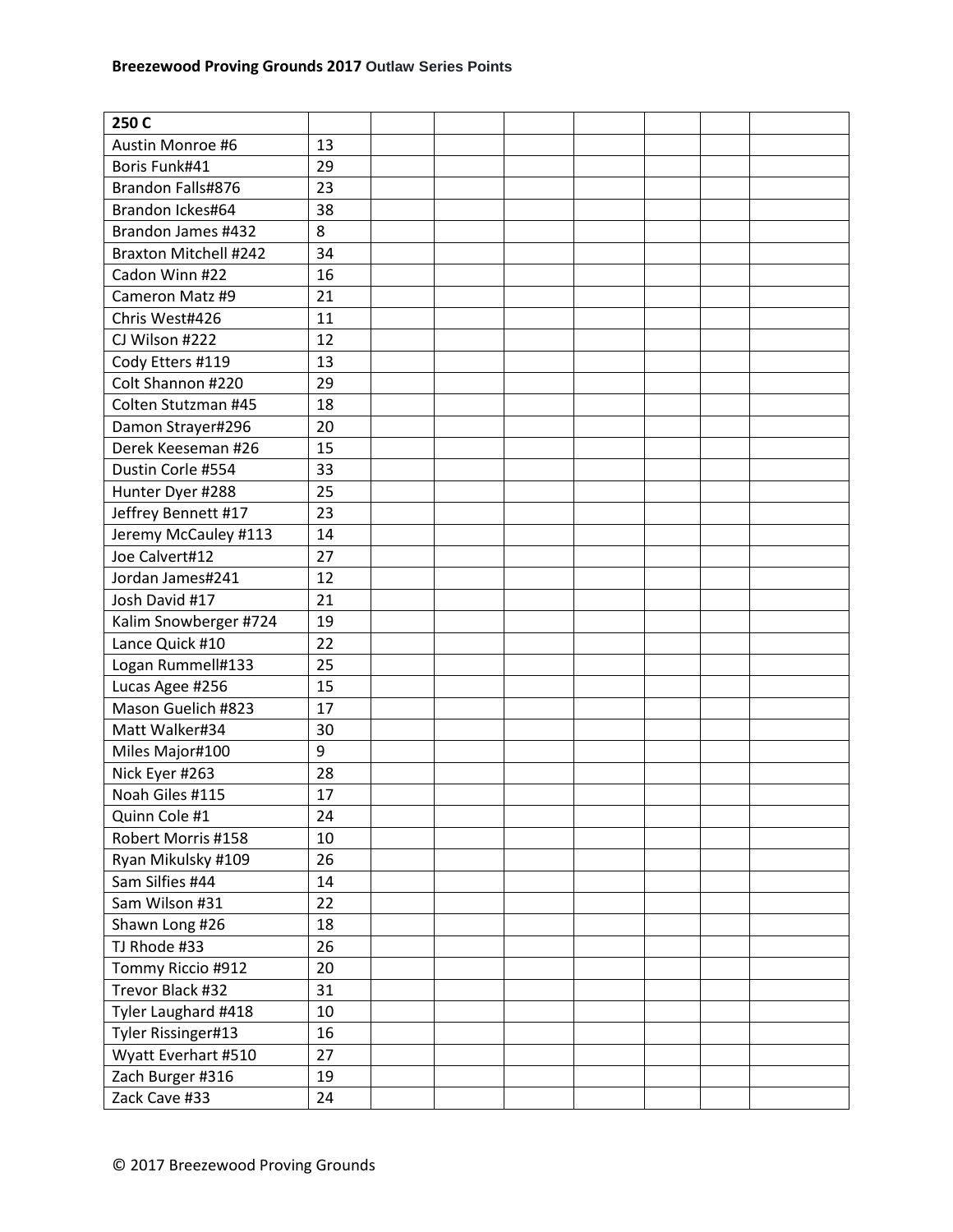| Zane Gehers #844                  | 11 |  |  |  |  |
|-----------------------------------|----|--|--|--|--|
|                                   |    |  |  |  |  |
| 450 C                             |    |  |  |  |  |
| ? no number 5 <sup>th</sup> place | 27 |  |  |  |  |
| Aaron Haynes #879                 | 19 |  |  |  |  |
| Alden Helmickn #694               | 29 |  |  |  |  |
| Athen Hayes #815                  | 10 |  |  |  |  |
| Austin Karlinsey #111             | 28 |  |  |  |  |
| Ben Yahner #11                    | 17 |  |  |  |  |
| Brandon Buhr #340                 | 9  |  |  |  |  |
| Brandon Ickes #256                | 34 |  |  |  |  |
| Bryce Hoffmen #12                 | 11 |  |  |  |  |
| Cadon Winn #22                    | 11 |  |  |  |  |
| Colt Shannon #220                 | 25 |  |  |  |  |
| Colton Walls #258                 | 24 |  |  |  |  |
| Dan Reinhardt #871                | 20 |  |  |  |  |
| Daylon Coon #78                   | 31 |  |  |  |  |
| Derek Rice #401                   | 21 |  |  |  |  |
| Devin Armstrong #114              | 19 |  |  |  |  |
| Devin Boettner #94                | 18 |  |  |  |  |
| Dustin Corle #554                 | 23 |  |  |  |  |
| Greg Martin #542                  | 29 |  |  |  |  |
| Hunter Dyer #288                  | 26 |  |  |  |  |
| Hunter Hillyard #8                | 39 |  |  |  |  |
| James Myers #XX                   | 16 |  |  |  |  |
| Jason Hawkins #23                 | 23 |  |  |  |  |
| Jeffrey Bennett #17               | 36 |  |  |  |  |
| Jeffrey Dull #454                 | 17 |  |  |  |  |
| Joe Calvert #225                  | 22 |  |  |  |  |
| John Tezzatti #692                | 26 |  |  |  |  |
| Jonathan Flesher #14              | 30 |  |  |  |  |
| Josh Warner #85                   | 18 |  |  |  |  |
| Joshua Hellars #157               | 15 |  |  |  |  |
| Kalim Snowberger #724             | 14 |  |  |  |  |
| Mike Feathers #447                | 31 |  |  |  |  |
| Nathan Rahe #253                  | 20 |  |  |  |  |
| Nick Botteicher #75               | 12 |  |  |  |  |
| Noah Franklin #197                | 13 |  |  |  |  |
| Peter Colinell #97                | 12 |  |  |  |  |
| Riley Shaffer#827                 | 25 |  |  |  |  |
| Ryan Novella #517                 | 15 |  |  |  |  |
| Sam Wilson #31                    | 21 |  |  |  |  |
| Stephen Friend #728               | 27 |  |  |  |  |
| Steven Streletz #799              | 13 |  |  |  |  |
| Timmy Colonell #44                | 10 |  |  |  |  |
| Travis Gutshall #8                | 16 |  |  |  |  |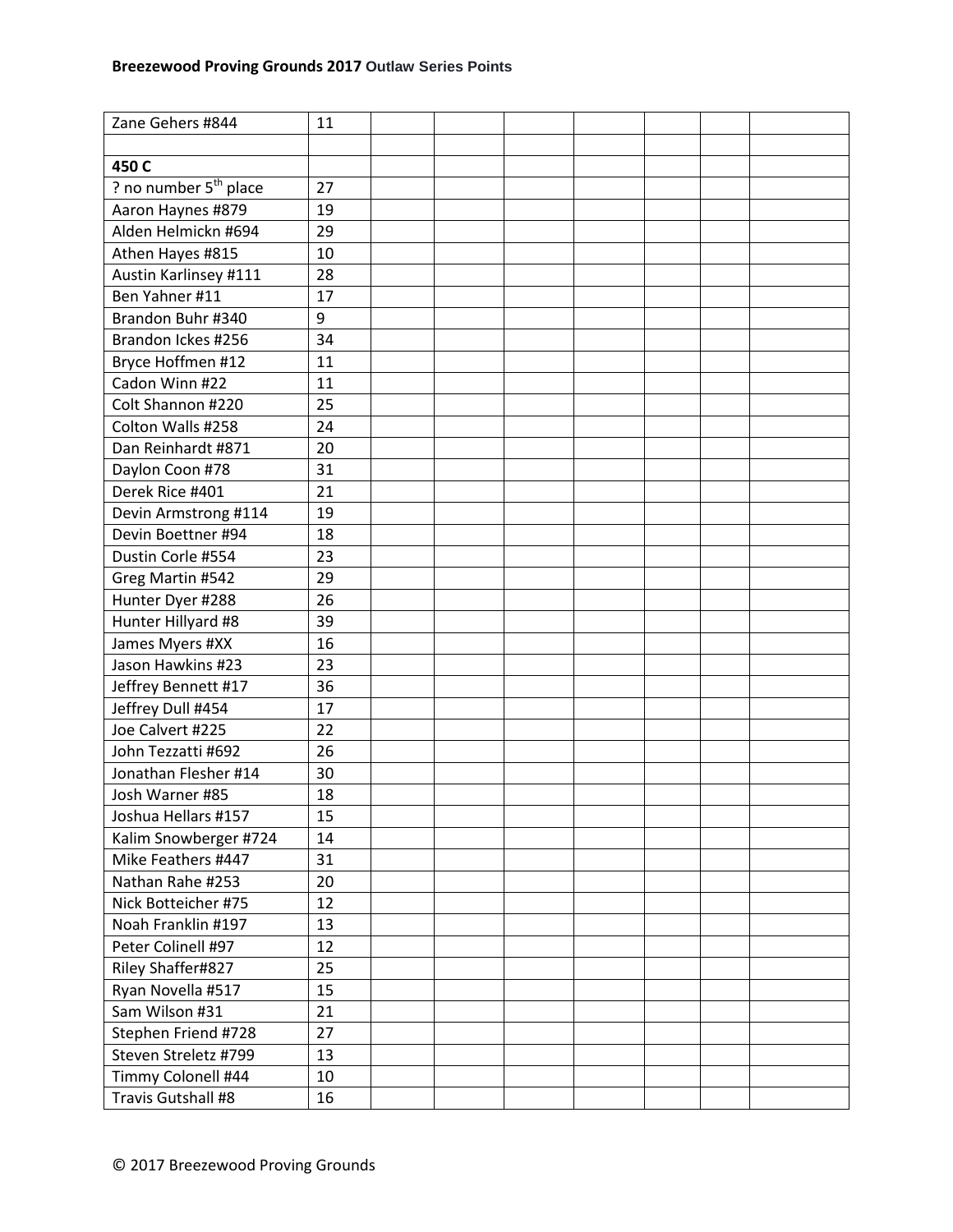| Travis Ritter #420     | 24 |  |  |  |  |
|------------------------|----|--|--|--|--|
| Trent Russler #212     | 28 |  |  |  |  |
| Tyler Laughard #418    | 14 |  |  |  |  |
| Tylor Tressler #310    | 22 |  |  |  |  |
| Wyatt Everhart #510    | 32 |  |  |  |  |
|                        |    |  |  |  |  |
| 250 B                  |    |  |  |  |  |
| Aaron Dravk #607       | 28 |  |  |  |  |
| Andrew Decker #821     | 18 |  |  |  |  |
| Ari Ramond #740        | 10 |  |  |  |  |
| Brendon Black #41      | 31 |  |  |  |  |
| Caleb Walls #259       | 22 |  |  |  |  |
| Cameron Phomsopha #113 | 30 |  |  |  |  |
| Chance Weiro #97       | 33 |  |  |  |  |
| Chris Hoffman #051     | 38 |  |  |  |  |
| Christian Stoltz #166  | 16 |  |  |  |  |
| Dakota Nyul #41        | 17 |  |  |  |  |
| Dalton Snook #25s      | 26 |  |  |  |  |
| Dan Osterhout #715     | 20 |  |  |  |  |
| Eran Pielert #292      | 12 |  |  |  |  |
| Gage Riggle #161       | 24 |  |  |  |  |
| Grant Garber #217      | 19 |  |  |  |  |
| Kevin Clark #81        | 14 |  |  |  |  |
| Mark Compton #423      | 21 |  |  |  |  |
| Michael Ashby #56      | 27 |  |  |  |  |
| Ryan Taylor #2         | 23 |  |  |  |  |
| Shawn Anders #134      | 29 |  |  |  |  |
| Stash Breinich #158    | 13 |  |  |  |  |
| Tanner Adams #729      | 15 |  |  |  |  |
| Tiffany Fanala #232    | 8  |  |  |  |  |
| Tyler Jones #22        | 11 |  |  |  |  |
| Tyler Pennington #974  | 9  |  |  |  |  |
| Tyler Sweigard #342    | 25 |  |  |  |  |
|                        |    |  |  |  |  |
| 450 B                  |    |  |  |  |  |
| Adam Miller#57         | 18 |  |  |  |  |
| Austin Bear#927        | 24 |  |  |  |  |
| Austin Hollen#224      | 21 |  |  |  |  |
| Brandon Smith#142      | 9  |  |  |  |  |
| Brett Pochet#225       | 8  |  |  |  |  |
| Chris Hoffman#051      | 26 |  |  |  |  |
| Clinton Barclay#27     | 12 |  |  |  |  |
| Collin Kavch#73        | 27 |  |  |  |  |
| Dakota Nyul#41         | 20 |  |  |  |  |
| Dustin Ebaugh#82       | 22 |  |  |  |  |
| Dylan Shoop#311        | 29 |  |  |  |  |
|                        |    |  |  |  |  |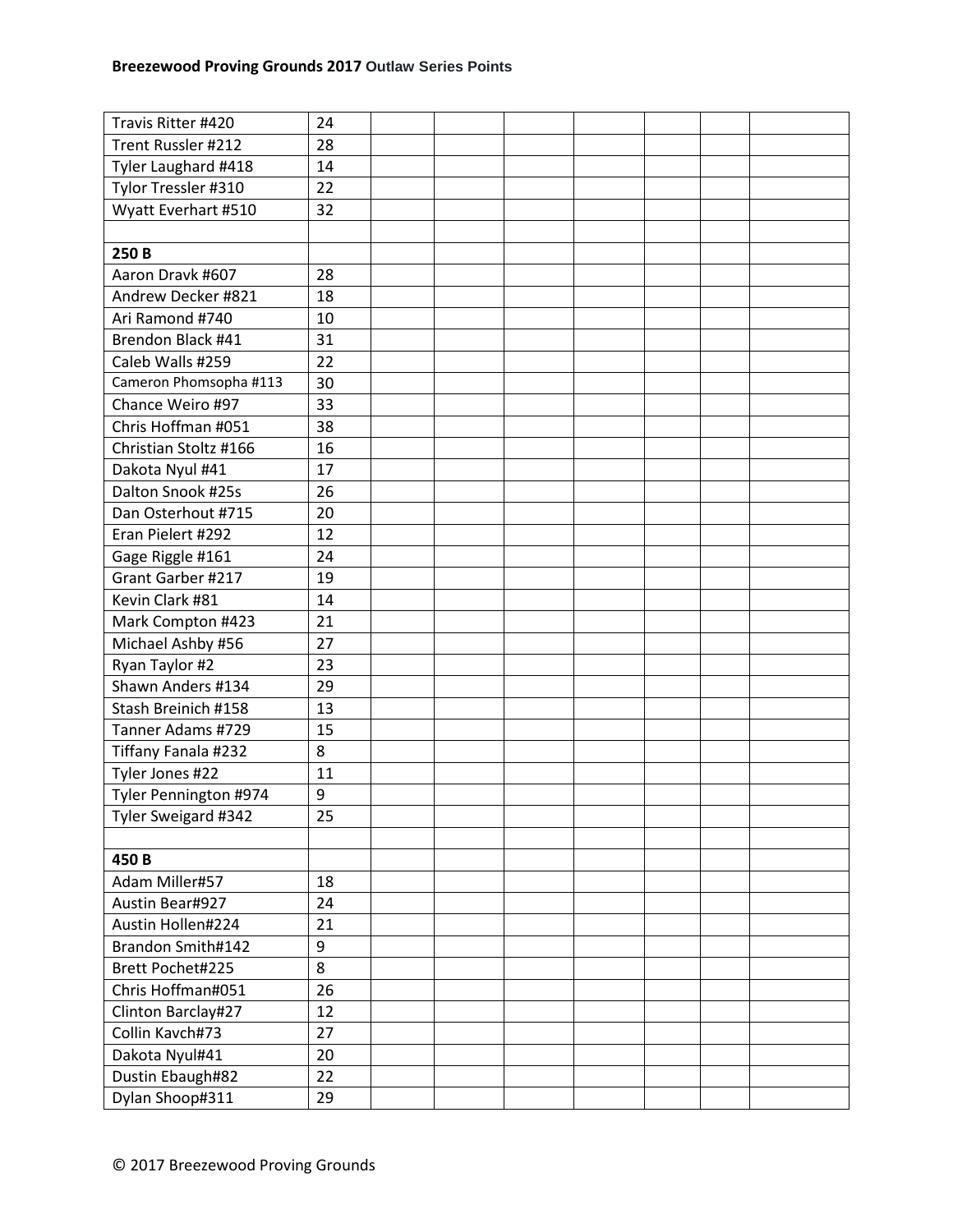| Eddie Kertz#103      | 32             |  |  |  |  |
|----------------------|----------------|--|--|--|--|
| Ethan Brown#215      | 19             |  |  |  |  |
| Fred Herbst#x        | 23             |  |  |  |  |
| Gage Riggle#161      | 10             |  |  |  |  |
| Jason Winters#27     | 28             |  |  |  |  |
| Jeremy Whited#835    | 11             |  |  |  |  |
| John Selby#817       | 16             |  |  |  |  |
| Kevin Clark#87       | 15             |  |  |  |  |
| Randy Lawson#209     | 37             |  |  |  |  |
| Shane Benitez# 556   | 13             |  |  |  |  |
| Shawn Anders#134     | 17             |  |  |  |  |
| Tanner Adams#729     | 14             |  |  |  |  |
| Tyler Sweigart#342   | 25             |  |  |  |  |
| Zack Coons#69        | 30             |  |  |  |  |
|                      |                |  |  |  |  |
| 250 A                |                |  |  |  |  |
| Arie Rachard#643     | 14             |  |  |  |  |
| Brandon Minnich#11   | 10             |  |  |  |  |
| Bret Shipley#702     | 13             |  |  |  |  |
| Chad Wages#445       | 19             |  |  |  |  |
| Garrett Smith#624    | 24             |  |  |  |  |
| Joel Whitten#494     | 12             |  |  |  |  |
| John Duckworth#621   | 11             |  |  |  |  |
| Kyle Snider#5        | 9              |  |  |  |  |
| Ronnie Demorest#90   | 15             |  |  |  |  |
| Scott Martin#45      | $\overline{7}$ |  |  |  |  |
| Vincent Harrison#297 | 8              |  |  |  |  |
|                      |                |  |  |  |  |
| 450 A                |                |  |  |  |  |
| Aaron Houser#951     | 20             |  |  |  |  |
| Arie Rachard#643     | 19             |  |  |  |  |
| Billy Boot#800       | 25             |  |  |  |  |
| Brandon Grimm#3      | 12             |  |  |  |  |
| Bret Shipley#02      | 11             |  |  |  |  |
| Chad Wages#445       | 23             |  |  |  |  |
| Cody Johnson#31      | 8              |  |  |  |  |
| Garrett Smith#624    | 18             |  |  |  |  |
| Jacob Runkles#270    | 30             |  |  |  |  |
| Joe Deneen#257       | 22             |  |  |  |  |
| Joel Whitten#494     | 16             |  |  |  |  |
| John Duckworth#621   | 15             |  |  |  |  |
| Josh Howser#718      | 13             |  |  |  |  |
| Ronnie Demorest#90   | 21             |  |  |  |  |
| Shawn Sparkman#156   | 10             |  |  |  |  |
| Stephen Plank#719    | 9              |  |  |  |  |
| Steven Good#315      | 14             |  |  |  |  |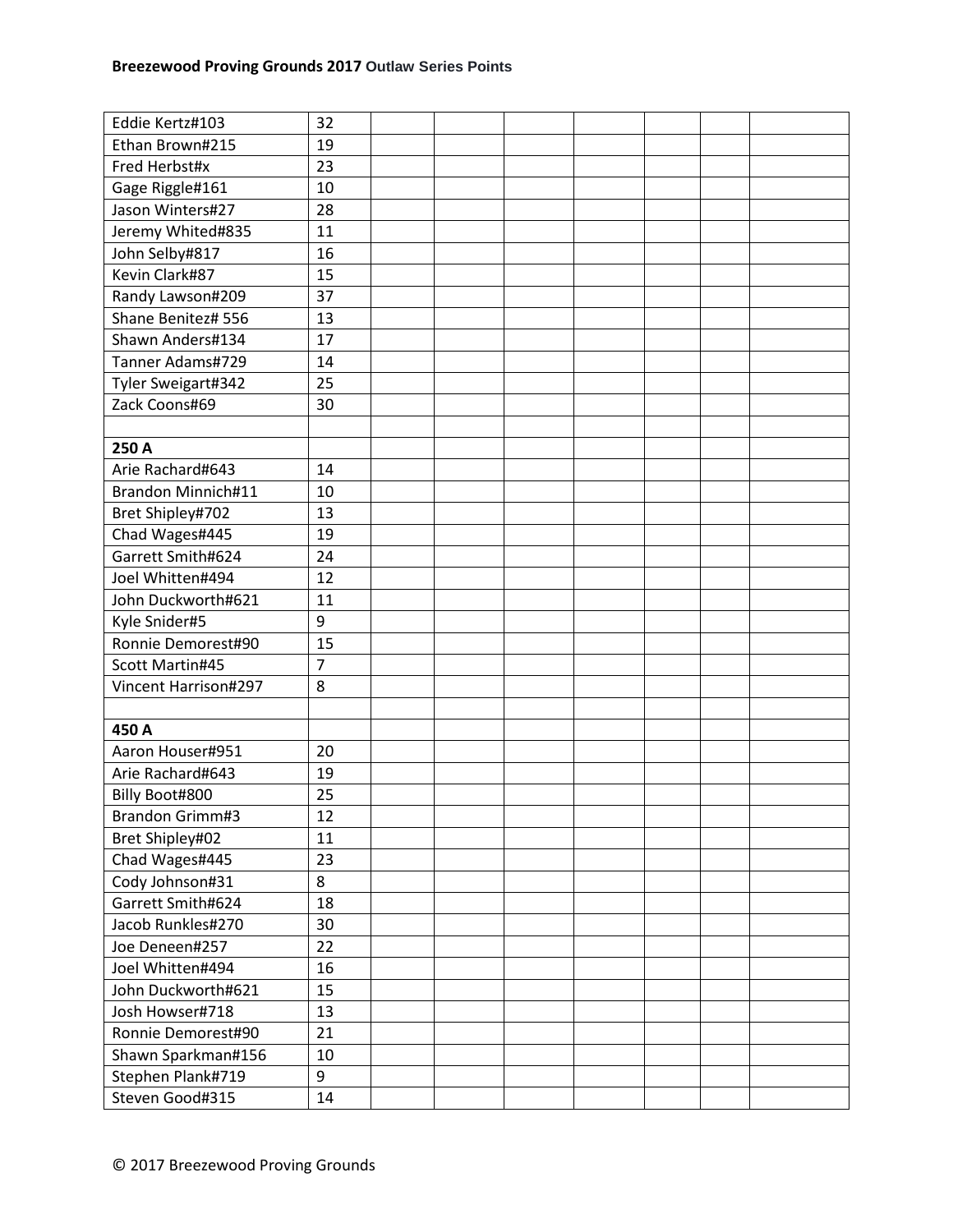| Vet 30+ Open           |                |  |  |  |  |
|------------------------|----------------|--|--|--|--|
| Jason Trevenen#74      | 12             |  |  |  |  |
| Josh Chalfa#999        | 8              |  |  |  |  |
| Justin Grudek#664      | 18             |  |  |  |  |
| Mark Howser#117        | 13             |  |  |  |  |
| Matt Grove#472         | 9              |  |  |  |  |
| Mike Martin#1          | 15             |  |  |  |  |
| Mike Novella#319       | 14             |  |  |  |  |
| Mike Payne#75          | 24             |  |  |  |  |
| Paul Hrubochak#735     | 21             |  |  |  |  |
| Randy Lawson#209       | 29             |  |  |  |  |
| Ron Heidel#621         | 10             |  |  |  |  |
| Ryan Taylor#2          | 19             |  |  |  |  |
| Scott Martin#45        | 20             |  |  |  |  |
| Scott Myers#34         | 17             |  |  |  |  |
| Stephen Plank#719      | 22             |  |  |  |  |
| Vince Nolt#05          | 16             |  |  |  |  |
| Zach Coons#69          | 11             |  |  |  |  |
|                        |                |  |  |  |  |
| Senior 45+ Open        |                |  |  |  |  |
| <b>Bill Lauver#442</b> | 10             |  |  |  |  |
| Bryan Haynes#400       | 6              |  |  |  |  |
| Mark Howser#117        | 11             |  |  |  |  |
| Matt Losch#71          | 8              |  |  |  |  |
| Paul Hrubochak#735     | 18             |  |  |  |  |
| Scott Habtret#313      | $\overline{7}$ |  |  |  |  |
| Scott McGill#854       | 13             |  |  |  |  |
| Steve Yingling#68      | 9              |  |  |  |  |
|                        |                |  |  |  |  |
| <b>Pit Bike Open</b>   |                |  |  |  |  |
| Cody Andres#50         | 11             |  |  |  |  |
|                        |                |  |  |  |  |
| <b>QUADS</b>           |                |  |  |  |  |
|                        |                |  |  |  |  |
| 50-70 Open             |                |  |  |  |  |
| Jayden Shiffer#16      | 12             |  |  |  |  |
| Zach Notarianni#9      | $\overline{7}$ |  |  |  |  |
|                        |                |  |  |  |  |
| 90-125 Open            |                |  |  |  |  |
| Adison Chornak#127     | 11             |  |  |  |  |
| Cameron Bash#36        | 9              |  |  |  |  |
| Cameron Kunkle#82      | $\overline{7}$ |  |  |  |  |
| Dane Molander#488      | 18             |  |  |  |  |
| Jake Colson#4          | 13             |  |  |  |  |
| Jayden Russell#14      | 10             |  |  |  |  |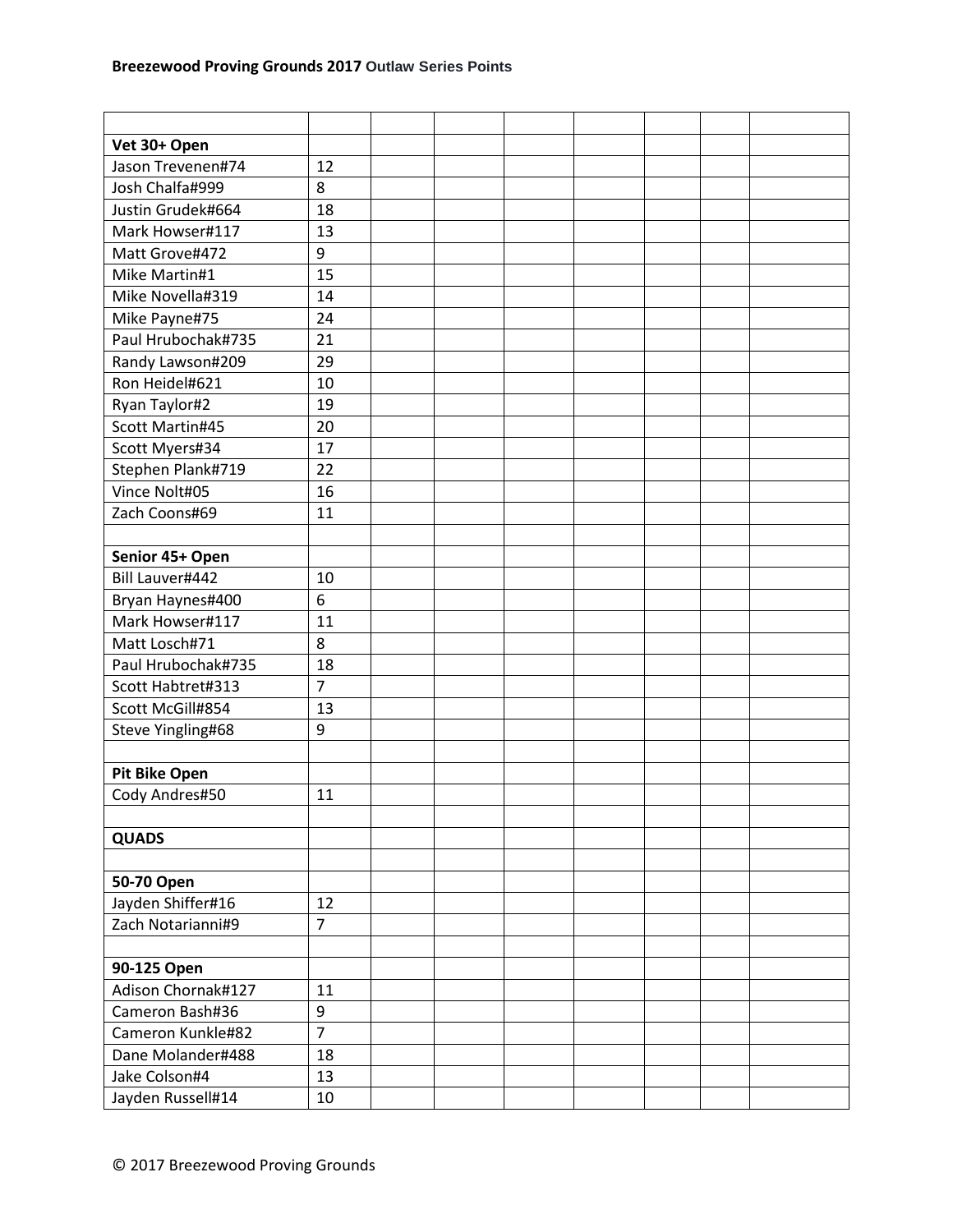| Seth Jaffe#329       | 6              |  |  |  |  |
|----------------------|----------------|--|--|--|--|
| Vincent Dillion#54   | 8              |  |  |  |  |
|                      |                |  |  |  |  |
| 200/300 Open         |                |  |  |  |  |
| Benny Franks#37      | 8              |  |  |  |  |
| Dane Molander#488    | 17             |  |  |  |  |
| Dylan Lowe#22        | 6              |  |  |  |  |
| Felecha Dashem#118   | $\overline{7}$ |  |  |  |  |
| Gabe Lukasik#9       | 9              |  |  |  |  |
| Joe Arcuri#961       | 10             |  |  |  |  |
| Tyler Notarianni#6   | 12             |  |  |  |  |
|                      |                |  |  |  |  |
| 400 Open             |                |  |  |  |  |
| Cody Slick#272       | 11             |  |  |  |  |
|                      |                |  |  |  |  |
| Open C               |                |  |  |  |  |
| Adam Whary#512       | 24             |  |  |  |  |
| Andy Rook#31         | 16             |  |  |  |  |
| Cameron Graybill#888 | 24             |  |  |  |  |
| Chase Fetterman#82   | 15             |  |  |  |  |
| Corey Weaverling#69c | 13             |  |  |  |  |
| Corey Zamenski#11    | 12             |  |  |  |  |
| Damian Sheaffer#56   | 9              |  |  |  |  |
| Dereck Hill#727      | 12             |  |  |  |  |
| Devin Woodward#21    | 14             |  |  |  |  |
| Douglas Fisher#416   | 10             |  |  |  |  |
| Howard Lowe#118      | 19             |  |  |  |  |
| John Lebarron#9H     | 17             |  |  |  |  |
| Jonathan Hess#13     | 16             |  |  |  |  |
| Josh Atkins#19       | 19             |  |  |  |  |
| Kaden Gingras#003    | 8              |  |  |  |  |
| Kian Kissinger#119   | 11             |  |  |  |  |
| Kyle Hartley#6       | 10             |  |  |  |  |
| Lance Slaterback#242 | 17             |  |  |  |  |
| Mickayla Wolfe#24    | $\overline{7}$ |  |  |  |  |
| Ryan Post#88         | 15             |  |  |  |  |
| Thomas Briel#997     | 11             |  |  |  |  |
| TJ Notarianni#32     | 9              |  |  |  |  |
| Tyler Halbleib#216   | 13             |  |  |  |  |
| Tyler Moore#74       | $\overline{7}$ |  |  |  |  |
| Tyler Wildsmith#428  | 14             |  |  |  |  |
| Zach Stout#126       | 8              |  |  |  |  |
|                      |                |  |  |  |  |
|                      |                |  |  |  |  |
|                      |                |  |  |  |  |
| Open B               |                |  |  |  |  |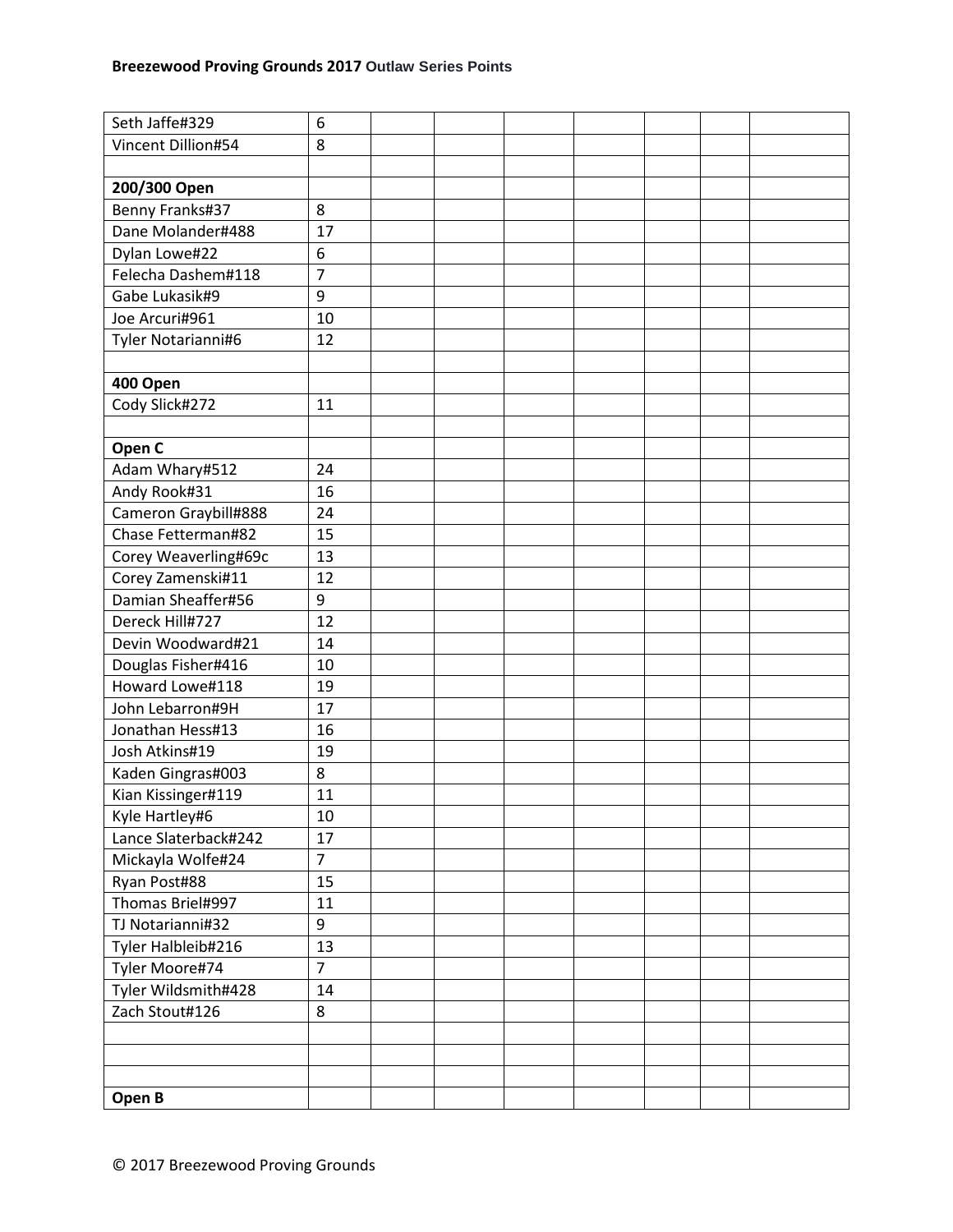| Andrew Pompa#171        | 8                |  |  |  |  |
|-------------------------|------------------|--|--|--|--|
| Andrew Ricketts#428     | 13               |  |  |  |  |
| Cody Naugle#62          | 13               |  |  |  |  |
| Cody Slick#272          | $\overline{7}$   |  |  |  |  |
| Cole Wertz#21           | 14               |  |  |  |  |
| Dante Leon#89           | 10               |  |  |  |  |
| Drew Flinchum#101       | 12               |  |  |  |  |
| Hunter Grimes#758       | 16               |  |  |  |  |
| Jacob Ryan#75           | $\overline{7}$   |  |  |  |  |
| James Heninger#95       | 12               |  |  |  |  |
| Jimmy Funk#10           | 16               |  |  |  |  |
| John Wiesheier#524      | 11               |  |  |  |  |
| Josh Whetstone#02       | 6                |  |  |  |  |
| Kyle Denkovich#7        | 9                |  |  |  |  |
| Max Shiffer#14          | 11               |  |  |  |  |
| Mike Briscoe#1          | 9                |  |  |  |  |
| Paul Savino#418         | 14               |  |  |  |  |
| Ryan Fosnot#749         | 21               |  |  |  |  |
| Strett Ryan#15          | 10               |  |  |  |  |
| Travis Loring#28        | 8                |  |  |  |  |
| Trevor Bulger#004       | 21               |  |  |  |  |
|                         |                  |  |  |  |  |
| Open A                  |                  |  |  |  |  |
| Andy Ehrenzeller#55     | 19               |  |  |  |  |
| Brandon Krone#897       | 11               |  |  |  |  |
| <b>Brenton Stein#28</b> | 16               |  |  |  |  |
| Brock Jumper#112        | 13               |  |  |  |  |
| Dayton Buhrman#56       | 12               |  |  |  |  |
| Hunter Dentler#35D      | 9                |  |  |  |  |
| Jake Ranzani#418        | 14               |  |  |  |  |
| Jon Blemler#326         | $\overline{7}$   |  |  |  |  |
| Justin Feight#297       | 15               |  |  |  |  |
| Kyle Dibert#5           | 8                |  |  |  |  |
| Tim Notarianni#888      | 17               |  |  |  |  |
| Ty Gayman#113           | 24               |  |  |  |  |
| Ty Hornberger#9         | 10               |  |  |  |  |
|                         |                  |  |  |  |  |
| <b>Women Open</b>       |                  |  |  |  |  |
| Emily Ramond#512        | 10               |  |  |  |  |
| Holly Carroll#595       | 9                |  |  |  |  |
| Kenzi Hinson#17         | $\boldsymbol{6}$ |  |  |  |  |
| Madison Hill#505        | 8                |  |  |  |  |
| Madison Lukasik#8       | 17               |  |  |  |  |
| Shelby Cobrando#55      | 12               |  |  |  |  |
| Tabby Hushon#4          | $\overline{7}$   |  |  |  |  |
| <b>Vet 30+</b>          |                  |  |  |  |  |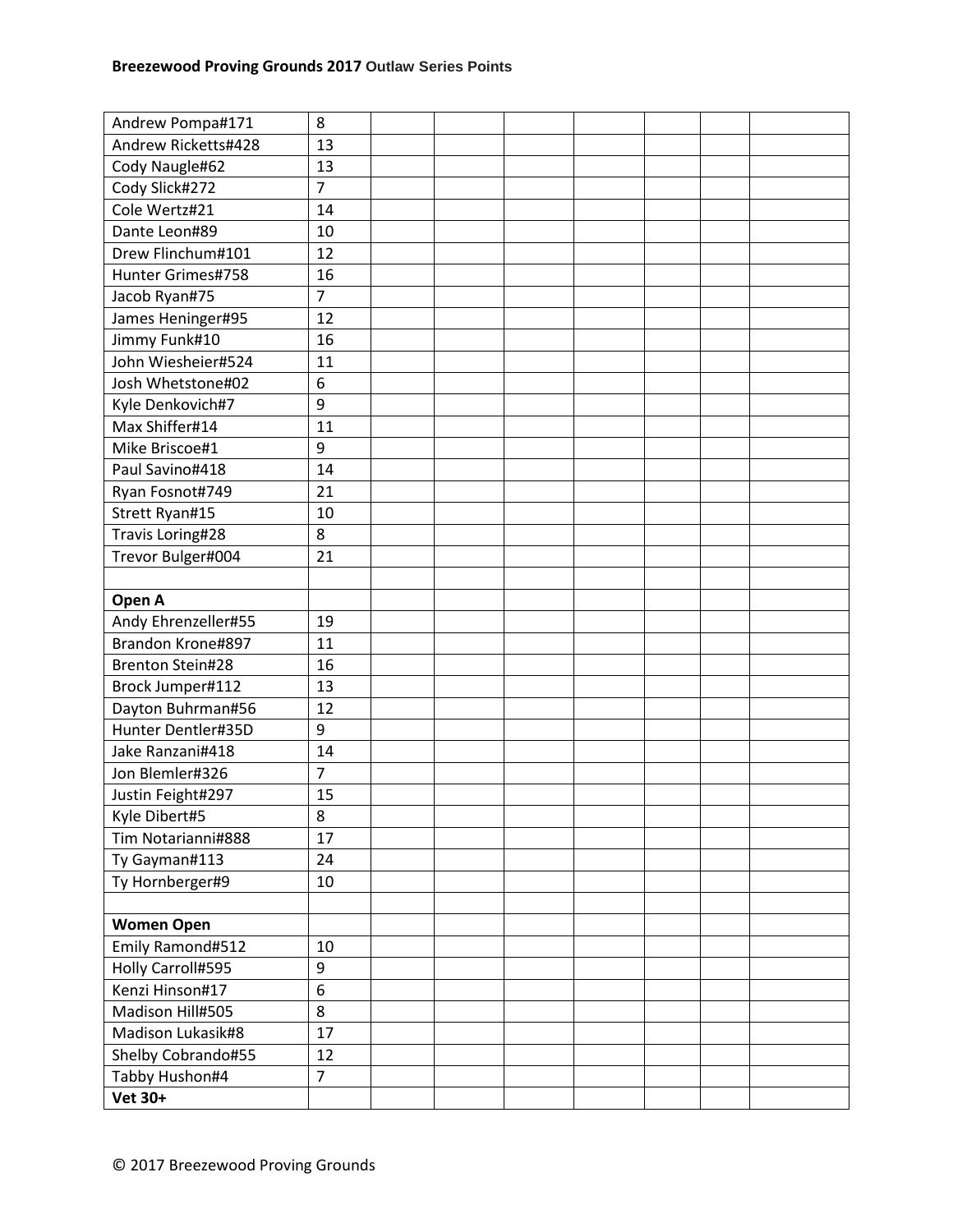## **Breezewood Proving Grounds 2017 Outlaw Series Points**

| Brian Jenkins#0                   | 18              |  |  |  |  |
|-----------------------------------|-----------------|--|--|--|--|
| Daryl Rhine#45                    | 10              |  |  |  |  |
| Howard Dashem#629                 | 9               |  |  |  |  |
| John Shank#820                    | 8               |  |  |  |  |
| Josh Atkins#19                    | 13              |  |  |  |  |
| Mike Briscoe#1                    | 11              |  |  |  |  |
| Travis Loring#28                  | $\overline{7}$  |  |  |  |  |
|                                   |                 |  |  |  |  |
| <b>Open Trophy</b>                |                 |  |  |  |  |
| Andrew Pompa#171                  | $11^{th}$       |  |  |  |  |
| <b>Brenton Stein#28</b>           | 5 <sup>th</sup> |  |  |  |  |
| Cameron Graybill#888              | 6 <sup>th</sup> |  |  |  |  |
| Cole Wertz#21                     | 7 <sup>th</sup> |  |  |  |  |
| Dayton Buhrman#56                 | 2 <sup>nd</sup> |  |  |  |  |
| Drew Flinchum#101                 | $12^{th}$       |  |  |  |  |
| Jacob Ryan#75                     | 9 <sup>th</sup> |  |  |  |  |
| Josh Whetstone#02                 | 4 <sup>th</sup> |  |  |  |  |
| Kyle Dibert#5                     | 3 <sup>rd</sup> |  |  |  |  |
| Max Shiffer#14                    | $10^{th}$       |  |  |  |  |
| Ryan Fosnot#749                   | 1 <sup>st</sup> |  |  |  |  |
| Ryan Post#88                      | $13^{th}$       |  |  |  |  |
| Strett Ryan#15                    | 8 <sup>th</sup> |  |  |  |  |
|                                   |                 |  |  |  |  |
|                                   |                 |  |  |  |  |
|                                   |                 |  |  |  |  |
| <b>Trikes</b>                     |                 |  |  |  |  |
| 200X                              |                 |  |  |  |  |
|                                   | $\overline{7}$  |  |  |  |  |
| Brayden Owenburg#59               | 11              |  |  |  |  |
| Brian Sendek#122                  |                 |  |  |  |  |
| Bryan Ditch#97                    | 23              |  |  |  |  |
| Isaiah Marker#12                  | 15              |  |  |  |  |
| John Souto#316                    | 14              |  |  |  |  |
| Josh Kruvchak#21                  | 16              |  |  |  |  |
| Kyle McMickle#300                 | 13              |  |  |  |  |
| Nick Day#86                       | 12              |  |  |  |  |
| Sean Ridgeway#314                 | 15              |  |  |  |  |
| Stephanie Sendek#704              | 8               |  |  |  |  |
| Terry Schmelzle#1985              | 9               |  |  |  |  |
| Thame Tigre#148                   | 10              |  |  |  |  |
|                                   |                 |  |  |  |  |
| <b>Two Stroke Open</b>            |                 |  |  |  |  |
| Alan Pack#30                      | $\overline{7}$  |  |  |  |  |
| Cory Mahardy#88                   | 6               |  |  |  |  |
| Cory Owenburg#22                  | 9               |  |  |  |  |
| Dave Swinger#520                  | 12              |  |  |  |  |
| Greg Huntley#23<br>Josh Crone#108 | 11<br>19        |  |  |  |  |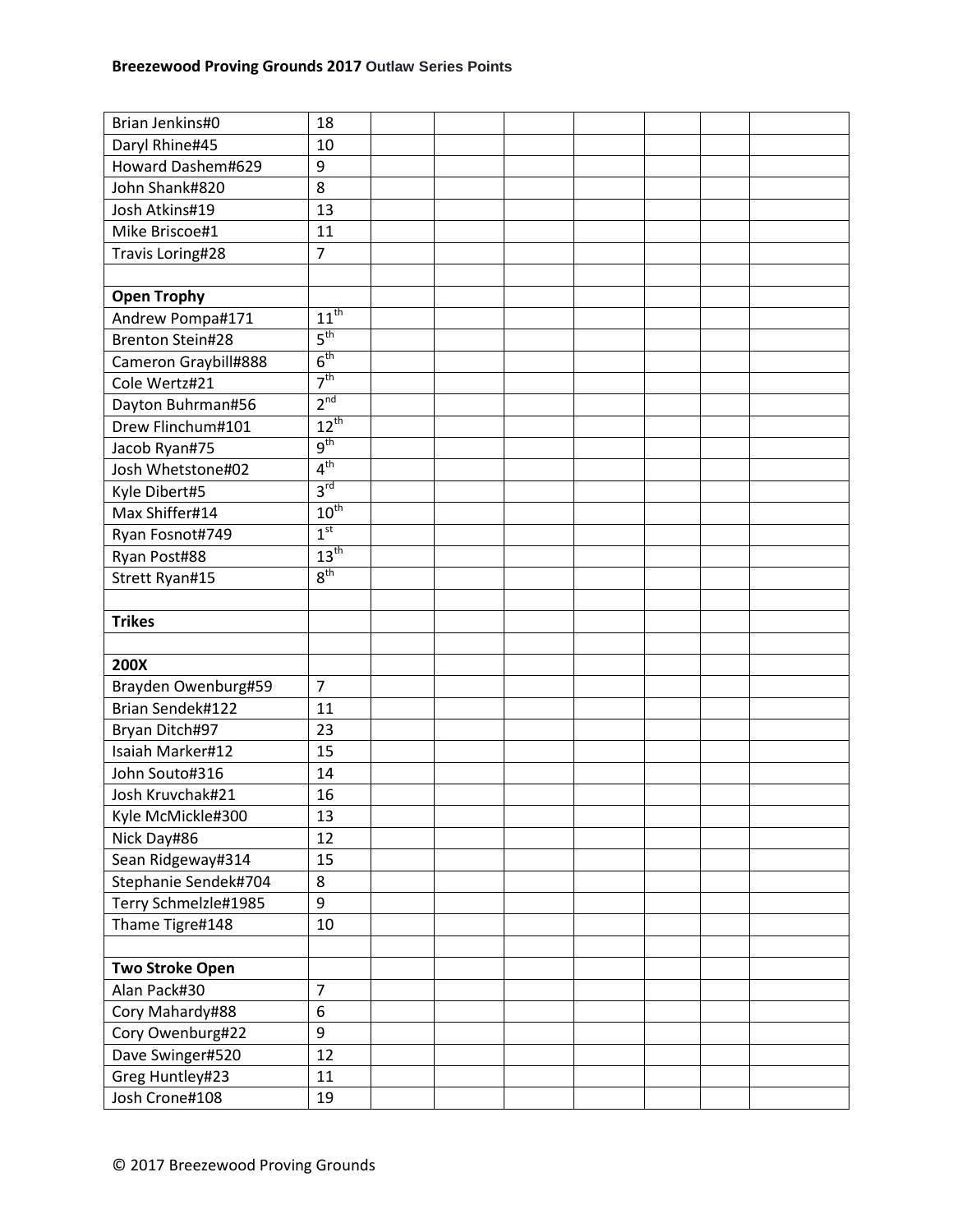| Larry Watkins#87        | 14             |  |  |  |  |
|-------------------------|----------------|--|--|--|--|
| Ray Eldridge#747        | 10             |  |  |  |  |
| Todd Carl#302           | 8              |  |  |  |  |
|                         |                |  |  |  |  |
| Two Stroke up to 265    |                |  |  |  |  |
| Alan Pack#30            | 8              |  |  |  |  |
| Brad Waddell#714        | 9              |  |  |  |  |
| Brent Baker#15          | 25             |  |  |  |  |
| Cory Owenburg#22        | 17             |  |  |  |  |
| Dalton Gish#444         | 14             |  |  |  |  |
| Joe Day#913             | $\overline{7}$ |  |  |  |  |
| John Souto#316          | 16             |  |  |  |  |
| Josh Gettemy#325        | 13             |  |  |  |  |
| Josh Kravchak#21        | 20             |  |  |  |  |
| Kyle McMickle#300       | 12             |  |  |  |  |
| Larry Watkins#37        | 18             |  |  |  |  |
| Nick Day#30             | 11             |  |  |  |  |
| Regina Swinger#3        | 10             |  |  |  |  |
| Zacney Howard#x249      | 15             |  |  |  |  |
|                         |                |  |  |  |  |
| 350X                    |                |  |  |  |  |
| Cory Nicholson#317      | 8              |  |  |  |  |
| Dave Ridgeway#42        | 11             |  |  |  |  |
| George Hodges#510       | 9              |  |  |  |  |
| Lee Marker#38           | 18             |  |  |  |  |
| Ruston Renn#69          | 10             |  |  |  |  |
| Sean Ridgeway#40        | 13             |  |  |  |  |
| Steven Jacoby#17x       | $\overline{7}$ |  |  |  |  |
| Terry Schmelzle#777     | 6              |  |  |  |  |
|                         |                |  |  |  |  |
| <b>Women Open</b>       |                |  |  |  |  |
| Missy Ruposo-Huntley#13 | 8              |  |  |  |  |
| Regina Swinger#3        | 13             |  |  |  |  |
|                         |                |  |  |  |  |
| <b>HardTail</b>         |                |  |  |  |  |
| Joe Day#913             | 12             |  |  |  |  |
| Stephanie Sendek#704    | $\overline{7}$ |  |  |  |  |
|                         |                |  |  |  |  |
| <b>Kids Trike</b>       |                |  |  |  |  |
| David Sendek#773        | $\overline{7}$ |  |  |  |  |
| Ryan Behe#977           | 12             |  |  |  |  |
|                         |                |  |  |  |  |
|                         |                |  |  |  |  |
|                         |                |  |  |  |  |
|                         |                |  |  |  |  |
| <b>Trike Open Money</b> |                |  |  |  |  |